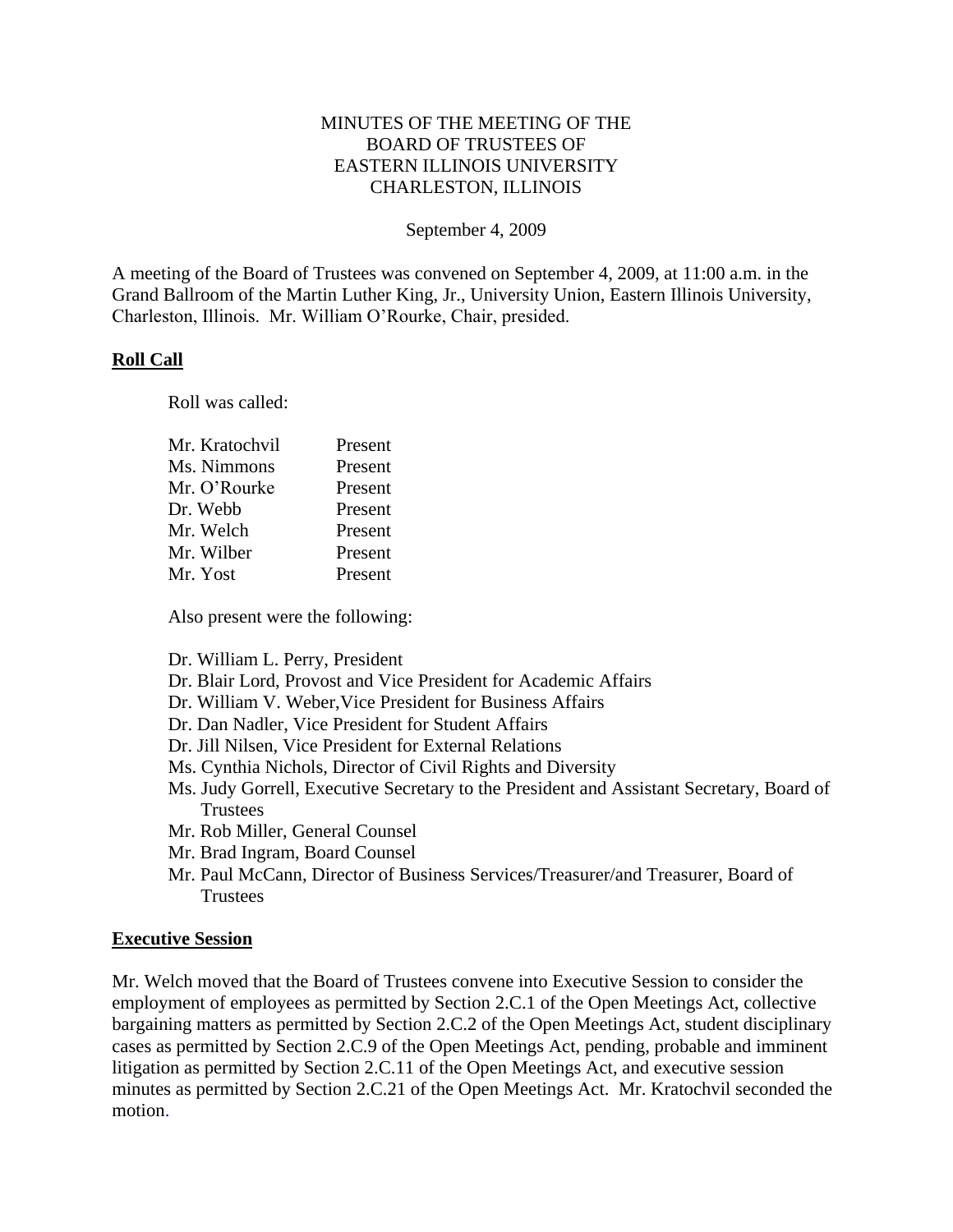Roll was called and the vote was as follows:

| Mr. Kratochvil | Yes |
|----------------|-----|
| Ms. Nimmons    | Yes |
| Dr. Webb       | Yes |
| Mr. Welch      | Yes |
| Mr. Wilber     | Yes |
| Mr. Yost       | Yes |
| Mr. O'Rourke   | Yes |

Motion carried.

Mr.Kratochvil moved to return to Open Session. Dr. Welch seconded the motion.

Roll was called and the vote was as follows:

| Yes |
|-----|
| Yes |
| Yes |
| Yes |
| Yes |
| Yes |
| Yes |
|     |

Motion carried.

The meeting was reconvened at 1:00 p.m.

## **Action Items**

1. Ms. Nimmons moved to approve the minutes of the Board Meeting on June 22, 2009. Mr. Wilber seconded the motion. Ms. Gorrell made a correction to the minutes on pages 5 and 6, No. 9: The cost of the Energy Conservation Project, Phase III should read

. . . . at a cost not to exceed \$80,000,000 . . . .

Roll was called and the vote was as follows:

| Mr. Kratochvil | <b>Yes</b> |
|----------------|------------|
| Ms. Nimmons    | <b>Yes</b> |
| Dr. Webb       | Yes        |
| Mr. Welch      | <b>Yes</b> |
| Mr. Wilber     | Yes        |
| Mr. Yost       | <b>Yes</b> |
| Mr. O'Rourke   | <b>Yes</b> |
|                |            |

Motion carried.